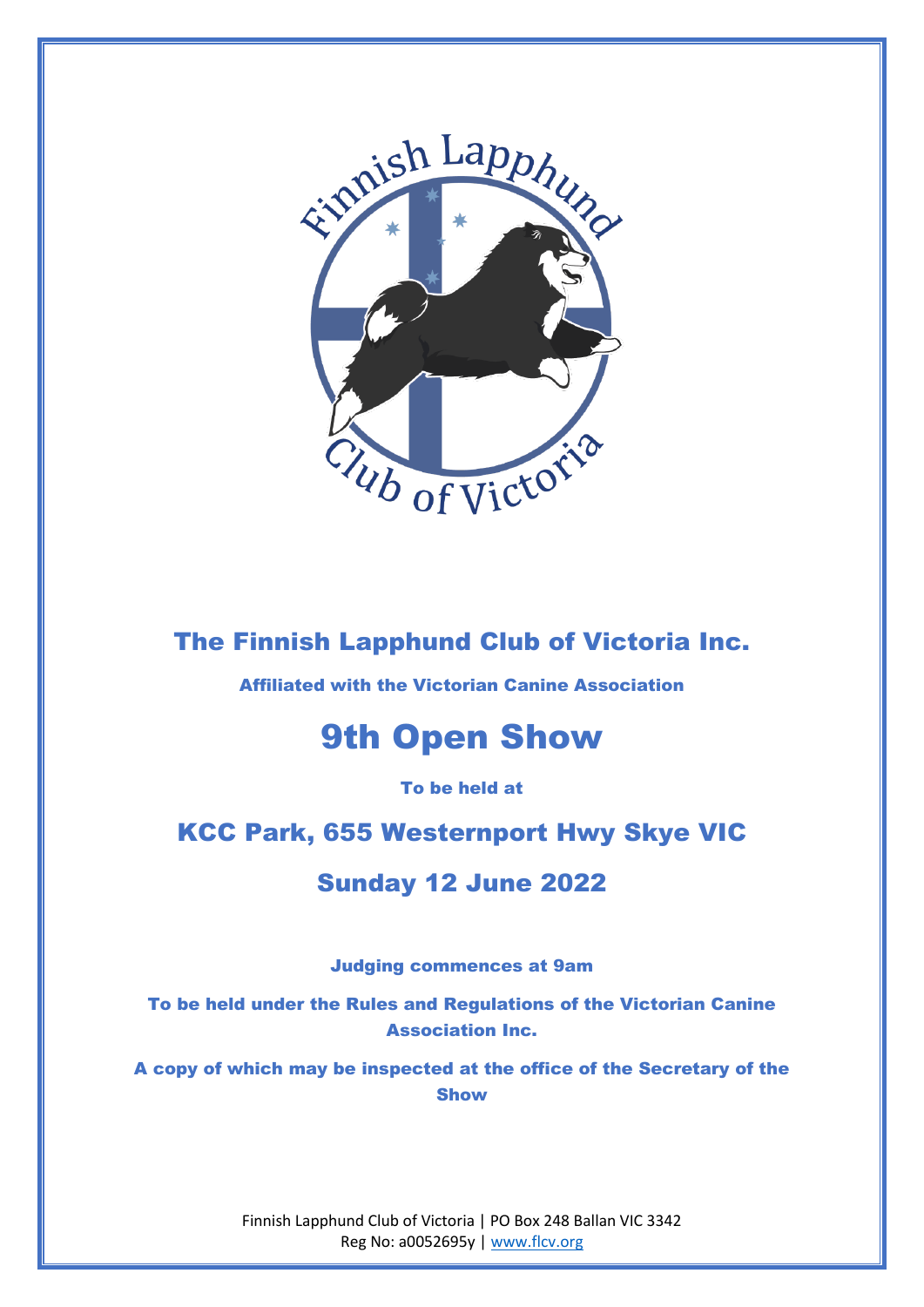

# 9<sup>th</sup> Open Show

Judge: Ms Kathy Sproat (Vic) Steward: Ms Sharne Skyesong VCA Representative: Mrs Dawn Ayton Schedule of classes 1, 2, 3, 4, 5, 10, 11 Dogs 1a, 2a, 3a, 4a, 5a, 10a, 11a Bitches Neuter Sweepstakes: 24 Sash and Prize to be awarded to all class in show winners

The FLCV Committee wishes to thank our aspiring judge and the Dogs Victoria officials for making our Open Show possible.

We hope all our exhibitor have a friendly and safe show!

President – Jacqualine Lincoln

Vice President – vacant

Secretary – Cherelle Latta

Treasurer – Sue Taylor

Show Secretary – Simone Dillon

Education Officer – Kira Sergiacomi

Fundraising Officer – Leah Benakovic

Health Officer – Shareen Chouffot

Member Liaison – Alice Bayly

Newsletter Editor – Nicole Ransom

Publicity Officer – vacant

Puppy/Adult Referral Officer – vacant

Digital Officer – Caitlin Williams

Working Dog Officer – vacant

Finnish Lapphund Club of Victoria | PO Box 248 Ballan VIC 3342 Reg No: a0052695y | www.flcv.org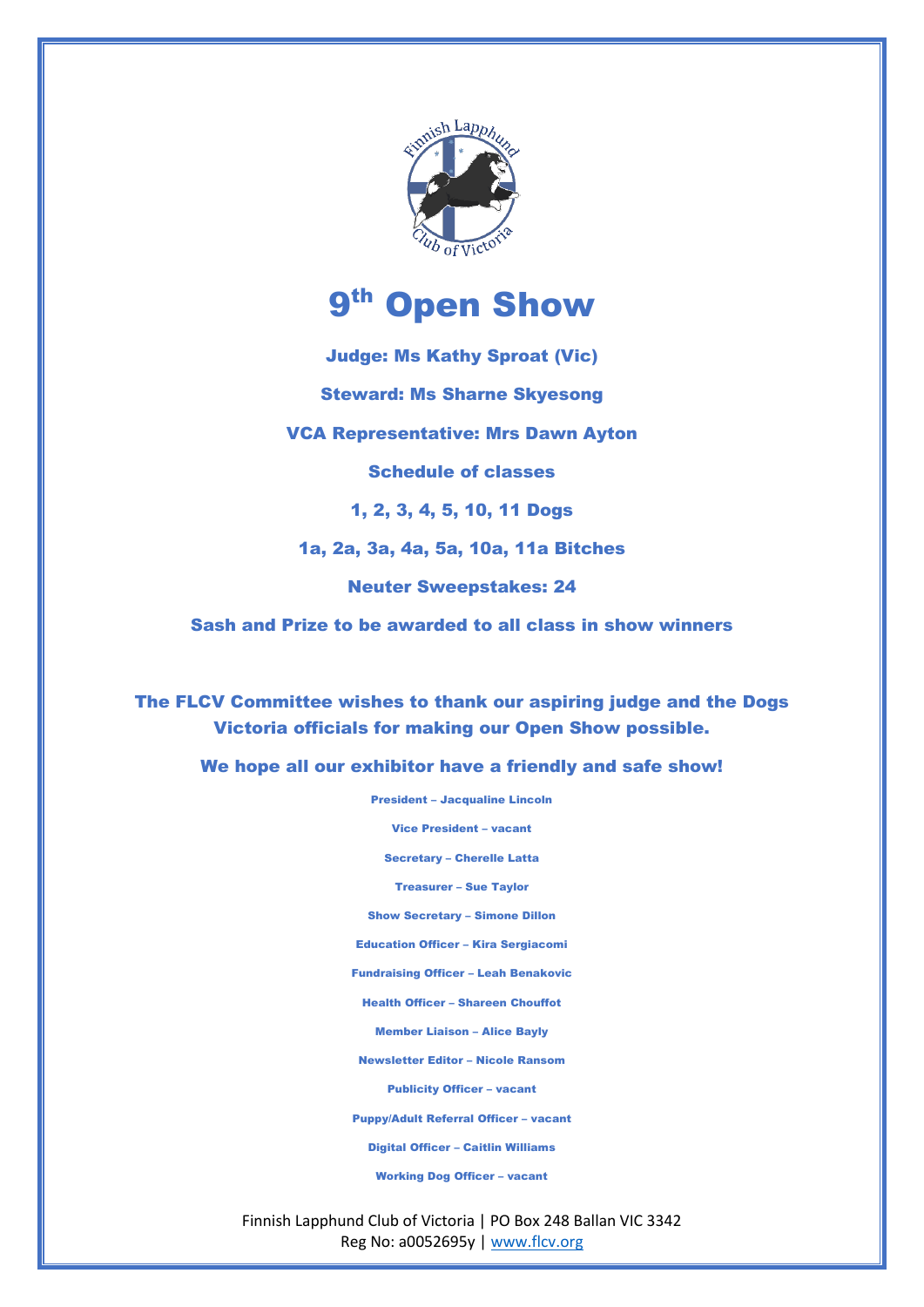# FINNISH LAPPHUND CLUB of VICTORIA INC.



### **OPEN SHOW**

#### **KCC Park, 655 Westernport Highway SKYE VIC 3977**

**Sunday 12th June 2022**

**Judge: Ms Kathy Sproat (VIC)**

**Schedule of classes**

**1, 2, 3, 4, 5, 10, 11 Dogs**

**1a, 2a, 3a, 4a, 5a, 10a, 11a Bitches**

**Neuter Sweepstakes: 24.**

**Enquiries to the show secretary:** Ms Simone Dillon, ph. 0401 828 986 7 Farrell Court, Pyalong VIC 351. Email: shows@flcv.org

**Online entries Close: Sunday 5th June 2022**

**Catalogue**: Free online pdf emailed morning of show.

**Entry Fee:** FLCV Members \$14, non-members \$18; baby puppies \$5, non-members \$7; Neuter sweepstakes \$14, non-member \$18.

**Judging Time:** 9am. Neuter sweepstakes at the conclusion of breed judging.

**Exhibit Numbers**: to be emailed

**Special Prizes:** Sash & Prize all classes in show. Neuter sweepstakes: Sash for 1<sup>st</sup>2<sup>nd</sup>3<sup>rd</sup> placings. (Sponsors list incomplete.)

The show will be run under Covid – 19 restrictions at time of show as per Dogs Victoria directions and will be subject to approval of a Dogs Victoria Event COVID Compliance form. Dogs Victoria Extreme Weather Regulations will apply (Regulation 7.6.8)



**Online Entries Available** www.showmanager.com.au

Finnish Lapphund Club of Victoria | PO Box 248 Ballan VIC 3342 Reg No: a0052695y | www.flcv.org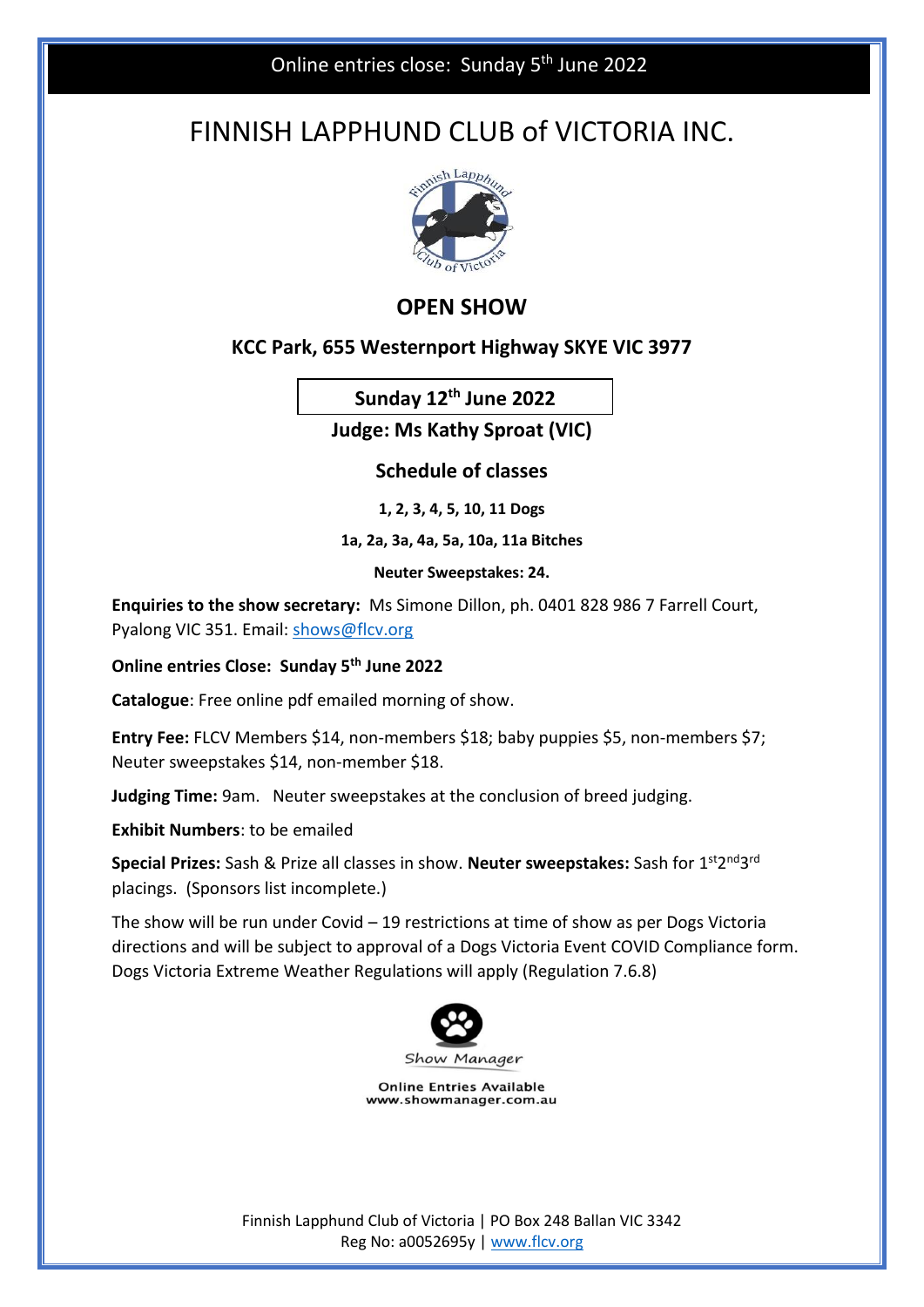## **Neuter Sweepstakes - Judge:**

| 24  | SE55745/2014 16-10-2014                                                                   | DR T MACDONALD: NW-16 NORDUCH FIUCH SEUCH DUCH NUCH EUJW-15 LAPINLUNAS ONNENTYTTÖ                        | Finnish Lapphund |
|-----|-------------------------------------------------------------------------------------------|----------------------------------------------------------------------------------------------------------|------------------|
| 25  | 2013                                                                                      | Miss Jessica. M. Taylor: CH. NEUT CH. TAIGAKOIRA AITOSAS DAVVIR RN. ADX. JDX. SPD. SD. 3100296655 05-11- | Finnish Lapphund |
| 26  | Ms M Thomas & Ms S Dillon: CH NEUT CH TAIGAKOIRA BUOREMUS DAVVIR PT 3100296652 05-11-2013 |                                                                                                          | Finnish Lapphund |
| 1st | 2nd                                                                                       | 3rd                                                                                                      |                  |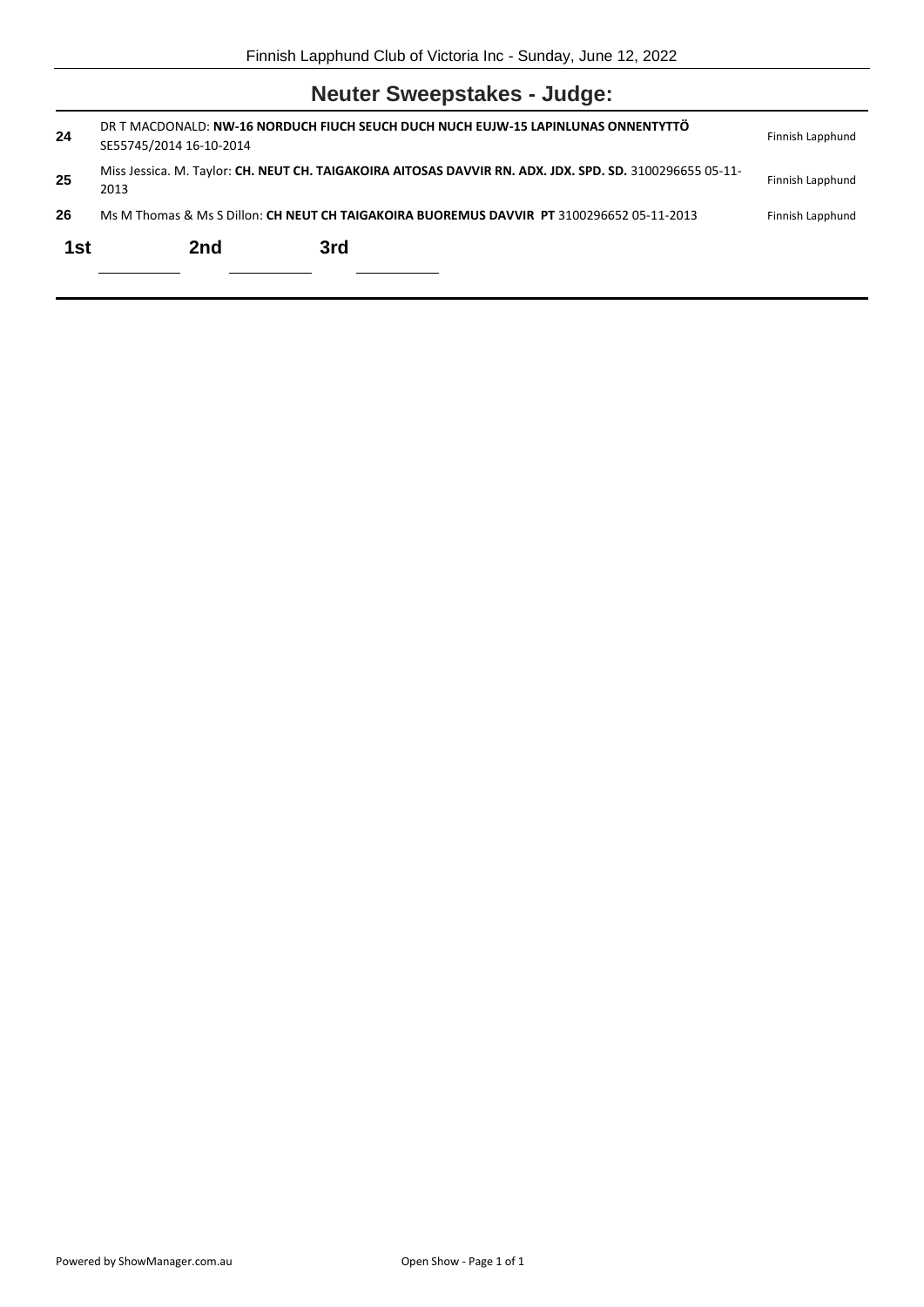#### General Specials

|      | <b>Start Time:</b>                                                                                                                     | 23          | Miss Jessi<br>JD. CA. 16 |
|------|----------------------------------------------------------------------------------------------------------------------------------------|-------------|--------------------------|
|      |                                                                                                                                        |             |                          |
|      | <b>Finnish Lapphund</b>                                                                                                                | Best        |                          |
|      | Class 2 - Minor Puppy Dog                                                                                                              | Best        |                          |
| 1    | A. Kelly: BOUVET PEOPLES CHOICE 05-10-2021 Bred By: A.<br>Kelly                                                                        |             |                          |
|      | Class 3 - Puppy Dog                                                                                                                    |             |                          |
| 2    | Kira Sergiacomi: EHANA CHASE THAT FEELING 29-08-2021                                                                                   | <b>Best</b> |                          |
|      | Bred By: Kira Sergiacomi                                                                                                               |             |                          |
|      | Class 4 - Junior Dog                                                                                                                   | Minor       |                          |
| 3    | J L LINCOLN: ARMAHANI NACRE NUOTIO (AI) 01-02-2021 Bred<br><b>By: JL LINCOLN</b>                                                       | Puppy       |                          |
|      | Class 5 - Intermediate Dog                                                                                                             | Junior      |                          |
| 4    | Ms J Lincoln & Miss C Latta: ARMAHANI MOONSTONE MAHTI                                                                                  | Finish      |                          |
|      | (AI) 17-11-2019 Bred By: J L LINCOLN                                                                                                   |             |                          |
|      | <b>Class 10 - Australian Bred Dog</b>                                                                                                  |             |                          |
| 5.   | Samantha Guyett: ARMAHANI LAPIS LAZULI LURJUS 24-04-<br>2019 Bred By: J L LINCOLN                                                      |             |                          |
|      | Class 11 - Open Dog                                                                                                                    |             |                          |
| 6    | Miss Jessica. M. Taylor: CH. VARULV ARN TEMPELRIDDAREN<br>RA. TK.S. AD. JDX. SPD. WPD. 19-11-2015 Bred By: Miss<br>Jessica. M. Taylor  |             |                          |
| 7    | Miss N Wain & Ms J Lincoln: ARMAHANI KUNZITE KUUTAMO<br>(AI) CCD RE TK.S ADXJDX SPDX SD GD HT ET JC 08-03-2017<br>Bred By: J L Lincoln |             |                          |
| 8    | S Taylor: CALEEBRA CLIFFORD THE BRD (AI) 29-12-2017 Bred<br><b>By: Shareen Chouffot</b>                                                |             |                          |
| 9    | Stephanie Ives & Rachael Holloway: ZULEIKA GOLD DIGGER 08-<br>05-2018 Bred By: Rachael Holloway                                        |             |                          |
| Best | R/Up                                                                                                                                   |             |                          |
|      | Class 2a - Minor Puppy Bitch                                                                                                           |             |                          |
| 10   | MISS H LIM: HUEZE BORN TO SPARKLE 23-11-2021 Bred By:<br>MISS H LIM                                                                    |             |                          |
|      | Class 3a - Puppy Bitch                                                                                                                 |             |                          |
| 11   | A. Kelly: BOUVET ANTICIPATION 05-10-2021 Bred By: A. Kelly                                                                             |             |                          |
| 12   | MISS H LIM: HUEZE CHRISTMAS STAR 23-11-2021 Bred By:<br>MISS H LIM                                                                     |             |                          |
| 13   | T MacDonald: TAIGAKOIRA EMERALD AROURA 23-07-2021<br><b>Bred By: DR T MACDONALD</b>                                                    |             |                          |
|      | Class 4a - Junior Bitch                                                                                                                |             |                          |
| 14   | J L LINCOLN: CH ARMAHANI OPAL OTSARIPA (AI) 23-04-2021<br>Bred By: J L LINCOLN                                                         |             |                          |
|      |                                                                                                                                        |             |                          |

#### **Class 5a - Intermediate Bitch**

- 15 Mikayla Disanayake: **CALEEBRA HEARTBREAKER (AI)** 12-12- 2020 **Bred By:** S Chouffot & G Brassington
- 16 Mrs C Sia & Miss K Sergiacomi: **EHANA BREAKFAST AT TIFFANYS (AI)** 21-11-2020 **Bred By:** Kira Sergiacomi

#### **Class 10a - Australian Bred Bitch**

- 17 Kira Sergiacomi: **EHANA BOHEMIAN RHAPSODY (AI)** 21-11- 2020 **Bred By:** Kira Sergiacomi
- 18 Miss Jessica. M. Taylor: **CH. VARULV PERPETUAL MOTION SWN. JD. JC. WPD.** 19-11-2015 **Bred By:** Miss Jessica. M. Taylor
- 19 MR N GREEN & MS J LINCOLN: **ARMAHANI LAPIS LAZULI LEMMITTY** 24-04-2019 **Bred By:** J L LINCOLN
- 20 Ms M Thomas Ms S Dillon: **CH. ARMAHANI KUNZITE KRUUNU (AI) JC** 08-03-2017 **Bred By:** Jacqualine Lincoln
- 21 S Chouffot & G Brassington: **CALEEBRA SUMMER SWEETHEART (AI)** 26-06-2019 **Bred By:** S Chouffot & G Brassington

#### **Class 11a - Open Bitch**

- 22 DR T MACDONALD: **TAIGAKOIRA POHJANTAHTI (AI)** 12-12- 2016 **Bred By:** Terri MacDonald
- ica. M. Taylor: **CH. VARULV HEILUNG WUNJO TK.S. JD. CA.** 16-09-2018 **Bred By:** Miss Jessica. M. Taylor

R/Up

R/Up

### Group 0 - Specials

| Best   | R/Up   |
|--------|--------|
| Minor  | Inter  |
| Puppy  | Aus Br |
| Junior | Open   |
| Finish | Absent |